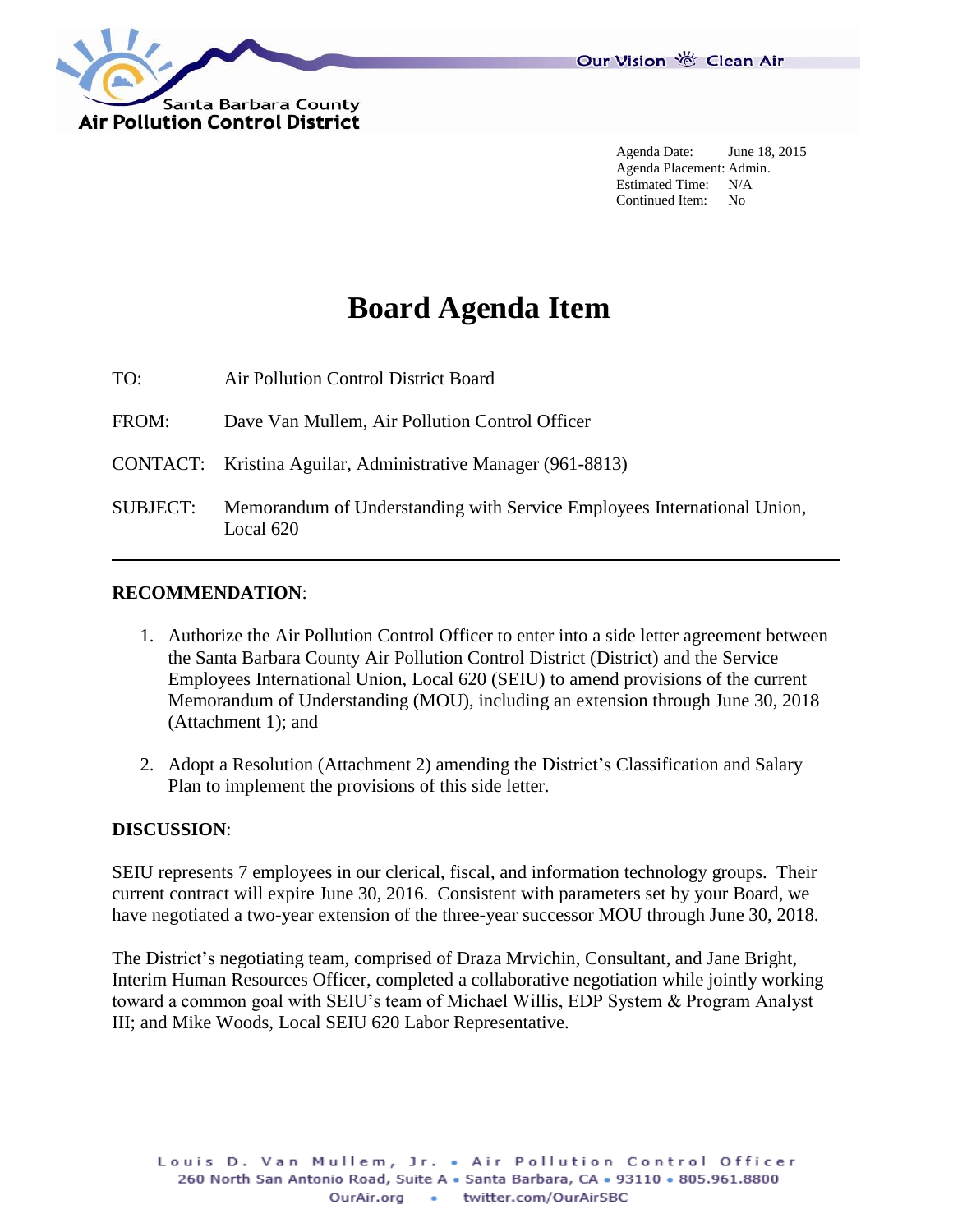The most significant terms of this agreement are as follows:

- 1. Term Agreement effective June 24, 2013 through June 30, 2016 will be extended through June 30, 2018;
- 2. Salaries A 2% COLA increase effective January 1, 2016 and a 2% COLA increase effective January 1, 2017;
- 3. Benefits Effective July 1, 2015 the District shall contribute an additional semi-monthly benefit of \$24.79 to the employee-only premium of the medical benefit; effective January 1, 2017 the District shall contribute an additional semi-monthly benefit of \$10.00 to the employee-only premium of the medical benefit;
- 4. Holiday Break Holidays for the dates December 28, 29, 30 and 31 for 2015; and holidays for the dates December 27, 28, 29 and 30 for 2016; this provision will sunset December 31, 2016; and
- 5. Effective July 1, 2017 an agreement to a re-opener on one (1) issue for each party with the MOU expiring June 30, 2018.

### **FISCAL IMPACT**:

During recent years the District has reduced in size and seen its budget process further refined. With the adoption of the Fiscal Year 2015-2016 budget, the District is able to provide an increase in benefits and salary. Throughout the process, the negotiating teams worked together to create an MOU that worked for everyone, while staying within the parameters set by your Board. The below outlines the fiscal impact of these changes to SEIU:

- 1. Providing an increase in the District paid employee-only portion of the medical plan effective July 1, 2015 will have an annual impact of \$4,500;
- 2. Providing an increase in the District paid employee-only portion of the medical plan effective January 1, 2017 will have an impact for the 2016-2017 Fiscal Year of \$850, and then \$1,700 in subsequent Fiscal Years;
- 3. Providing a 2% COLA increase effective January 1, 2016 will have an impact for the 2015-2016 Fiscal Year of \$5,700, and then \$11,500 in subsequent Fiscal Years;
- 4. Providing a 2% COLA increase effective January 1, 2017 will have an impact for the 2016-2017 Fiscal Year of \$5,800, and then \$11,700 in subsequent Fiscal Years; and